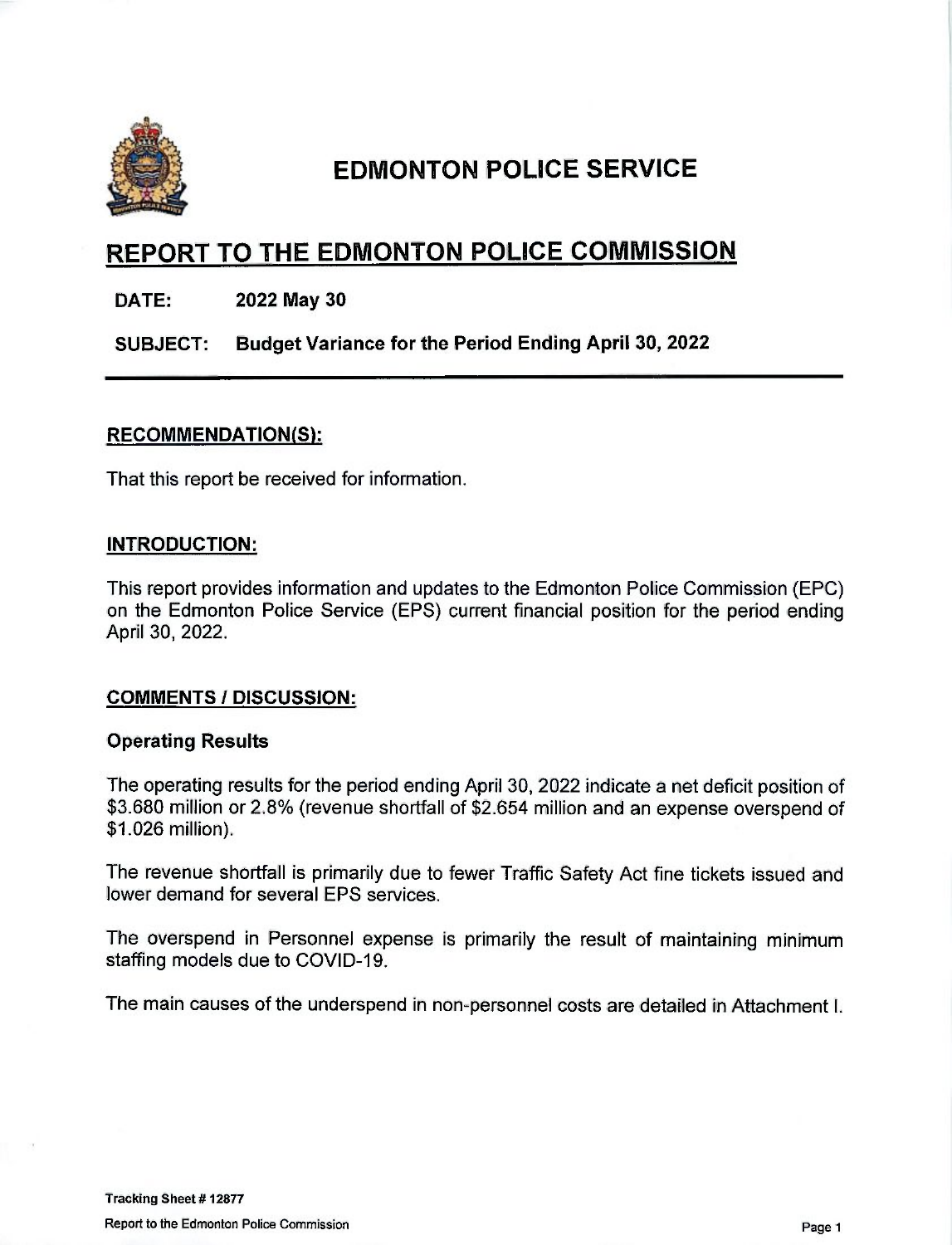## **CONCLUSION:**

The year-end forecast projects an operating deficit of \$2.376 million (\$0.519 million underspend from current year operations, partially offset by the Operating Reserve deficit of \$2.895 million).

## **ADDITIONAL INFORMATION ATTACHED:**

Attachment 1 - Budget Variance by Major Category of Revenue & Expenditures

| <b>Written By:</b>      | Iryna Pyasta, Director, Financial Management Branch                                                        |
|-------------------------|------------------------------------------------------------------------------------------------------------|
| <b>Reviewed By:</b>     | Robert DAVIDSON, Executive Director, Business Development<br><b>Division</b>                               |
| <b>Approved By:</b>     | Al MURPHY, Deputy Chief, Corporate Services Bureau<br><b>Ron Anderson</b><br><b>Chief Innovation &amp;</b> |
| <b>Chief of Police:</b> | <b>Technology Officer</b>                                                                                  |
| Date:                   |                                                                                                            |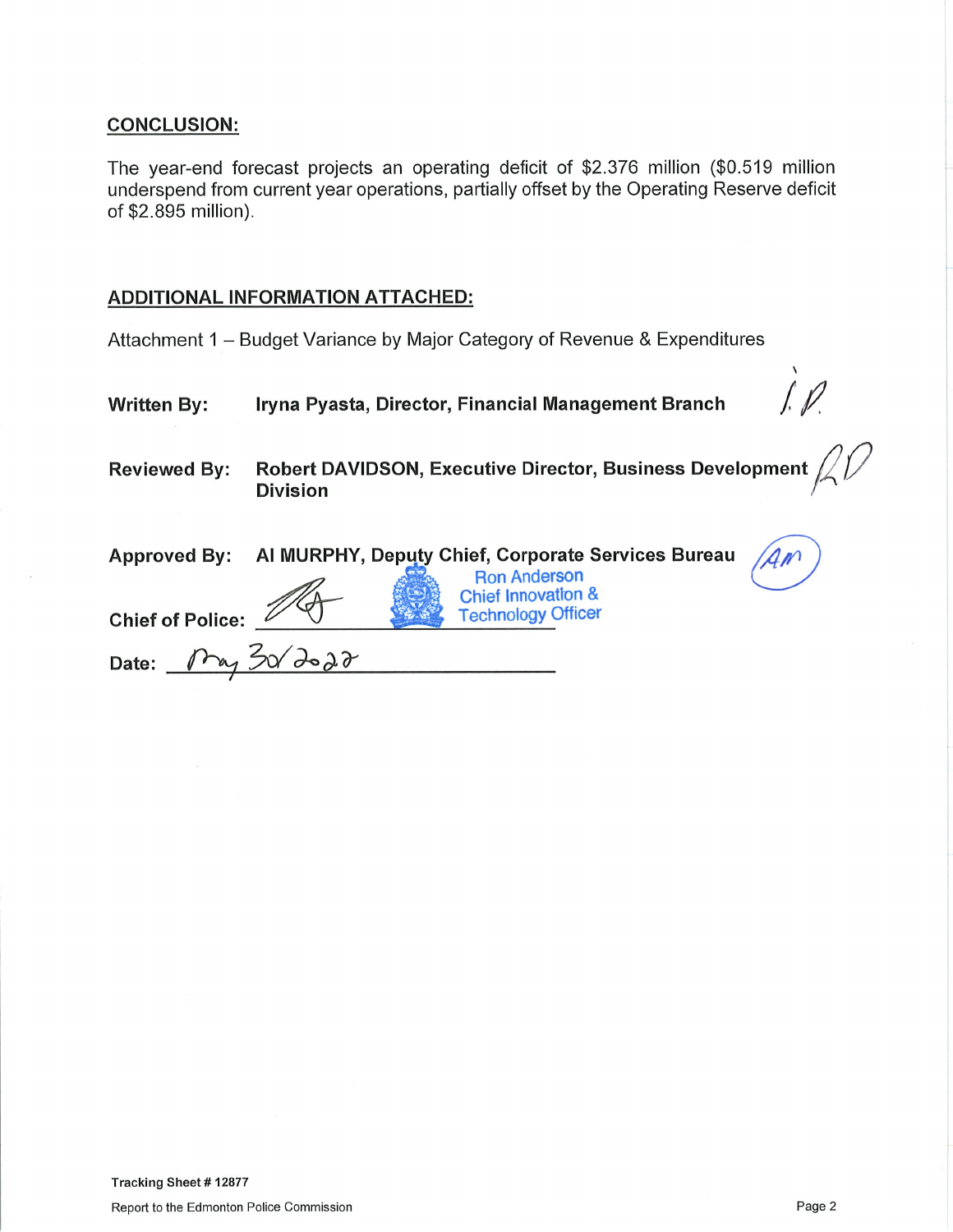#### Edmonton Police Service Budget Variance by Major Category of Revenue & Expenditures For the Period Ending April 30, 2022



|                        | Year-to-Date  |         |             |         |  |
|------------------------|---------------|---------|-------------|---------|--|
|                        | <b>Budget</b> | Actual  | Variance \$ | %       |  |
| Revenue                | 28,462        | 25.808  | (2,654)     | $-9.3%$ |  |
| Personnel              | 134,623       | 135,755 | (1, 132)    | $-0.8%$ |  |
| Non-Personnel          | 26.020        | 25.914  | 106         | 0.4%    |  |
| Expense                | 160,643       | 161,669 | (1,026)     | $-0.6%$ |  |
| <b>Net Position</b>    | 132,181       | 135,861 | (3,680)     | $-2.8%$ |  |
|                        | Projected     | ear-End |             |         |  |
|                        | <b>Budget</b> | Actual  | Variance \$ | %       |  |
| Revenue                | 97,800        | 95.643  | (2, 157)    | $-2.2%$ |  |
| Personnel              | 393,993       | 392,691 | 1,302       | 0.3%    |  |
| Non-Personnel          | 82,324        | 80.950  | 1.374       | 1.7%    |  |
| Expense                | 476.317       | 473.641 | 2,676       | 0.6%    |  |
| TCA (Note 1)           | 6.293         | 6.293   |             | 0.0%    |  |
| Transfer to/(from) EPS |               |         |             |         |  |
| Reserve (Note 2)       |               | 2.895   | (2,895)     |         |  |
| <b>Net Position</b>    | 384,810       | 387.186 | (2,376)     | $-0.6%$ |  |

#### Year-to Date

Revenue - The under budget position is the result of lower Traffic Safety Act revenues due to a lower number of tickets issued. Also contributing to this position is less demand for Extra Duty Services, and fewer tows of seized vehicles offset by lower non-personnel expenses.

Personnel - The over budget position is due to increased overtime to maintain minimum staffing within the Community Policing Bureau (ORB), and the Emergency Communication and Management Branch (ECOMB).

Non-Personnel - The under budget position is due to lower Extra Duty and tow lot contract expenses, which are offset by reductions in revenue. Also contributing to the under budget position are lower maintenance, custodial, travel, and training costs.

#### **Year-End Projection**

Revenue - The same as year to date, partially offset by a projected increases due to new Provincial Grants for the HELP and Virtual Opioid program.

Personnel - The under budget position is due to a projected increase in vacation taken partially offset by higher overtime due to maintaining minimum staffing and NHL Playoffs.

Non-Personnel - The same as year to date.

|                      | 2021 Year-to-Date |                |             |         |                      | 2021 Year-End |          |             |         |
|----------------------|-------------------|----------------|-------------|---------|----------------------|---------------|----------|-------------|---------|
|                      | <b>Budget</b>     | Actual         | Variance \$ | %       |                      | <b>Budget</b> | Actual   | Variance \$ | %       |
| Revenue              | 27,995            | 25,792         | (2, 203)    |         | -7.9% Revenue        | 100.214       | 92,899   | (7, 315)    | $-7.3%$ |
| Expense              | 156,908           | 160.178        | (3.270)     |         | $-2.1\%$ Expense     | 488.832       | 488.906  | (74)        | 0.0%    |
| Transfer to/from EPS |                   | $\blacksquare$ |             | $0.0\%$ | Transfer to/from EPS |               | (7, 389) | 7.389       | $0.0\%$ |
| Reserve (Note 2)     |                   |                |             |         | Reserve (Note 2)     |               |          |             |         |
| <b>Net Position</b>  | 128.913           | 134.386        | (5, 473)    | $-4.2%$ | Net Position         | 388.618       | 388,618  |             | 0.0%    |